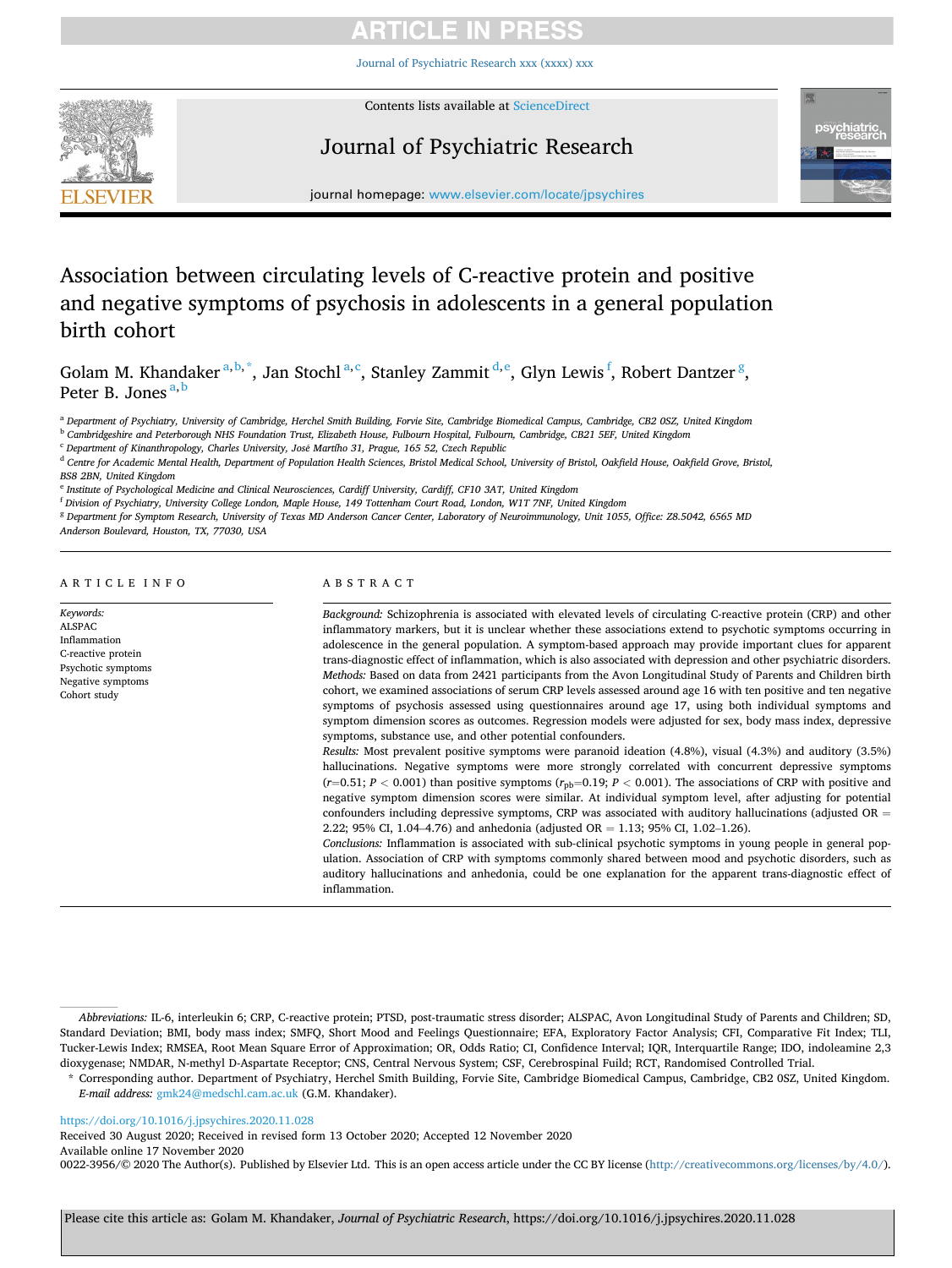## *G.M. Khandaker et al.*

## **1. Introduction**

Low-grade systemic inflammation as reflected by increased concentrations of acute phase proteins, such as C-reactive protein (CRP), and inflammatory cytokines, such as interleukin 6 (IL-6), in peripheral blood has been implicated in pathogenesis of a number of psychiatric disorders including schizophrenia and related psychoses [\(Khandaker et al., 2015](#page-8-0); [Miller et al., 2011\)](#page-8-0), depression ([Dantzer et al., 2008](#page-7-0); [Miller et al., 2009](#page-8-0)), anxiety [\(Wohleb et al., 2014](#page-8-0)), post-traumatic stress disorder ([Eraly et al.,](#page-7-0)  [2014\)](#page-7-0), autism [\(Brown et al., 2014\)](#page-7-0), Alzheimer's disease and other dementias ([Schmidt et al., 2002](#page-8-0)). However, possible reasons for this apparent trans-diagnostic association of inflammation are unknown. Most human studies are based on categorical diagnosis of illness, but a symptom-based approach may help to elucidate why association between inflammation and psychiatric disorders transcends traditional diagnostic boundaries. It is possible that inflammation contributes to pathogenesis of symptoms that are shared between disorders.

There is a rich literature linking infection and elevated levels of inflammatory markers with the risk of schizophrenia ([Benros et al., 2011](#page-7-0); [Brown and Derkits, 2010;](#page-7-0) [Buka et al., 2001](#page-7-0); [Dickerson et al., 2003](#page-7-0); [Khandaker et al., 2012](#page-8-0), [2013,](#page-8-0) [2015;](#page-8-0) [Mortensen et al., 2007](#page-8-0); [Prasad](#page-8-0)  [et al., 2012](#page-8-0)). Meta-analysis of cross-sectional studies confirm that concentrations of circulating CRP, IL-6 and other inflammatory markers are elevated during an acute psychotic episode [\(Miller et al., 2011](#page-8-0), [2013](#page-8-0); [Potvin et al., 2008;](#page-8-0) [Upthegrove et al., 2014](#page-8-0)), which tend to normalize after recovery but continue to be elevated in treatment resistant patients ([Goldsmith et al., 2016\)](#page-8-0). Longitudinal studies reporting an association between higher blood IL-6, CRP, erythrocyte sedimentation rate (ESR) in childhood/adolescence and increased risks of psychotic symptoms ([Khandaker et al., 2014\)](#page-8-0) or diagnosis of schizophrenia [\(Kappelmann](#page-8-0)  [et al., 2019](#page-8-0); [Metcalf et al., 2017\)](#page-8-0) subsequently in adulthood indicate that inflammation may play a role in causing psychosis rather than simply being a consequence of illness.

Psychotic disorders consist of diverse symptoms, some of which are shared by other disorders. For instance, auditory hallucinations can occur in psychosis, depression and anxiety disorders [\(APA, 2013](#page-7-0)). Anhedonia is both an important negative symptom for psychosis and a core feature of depression ([APA, 2013\)](#page-7-0). However, studies examining association between inflammation and specific symptoms of psychosis are limited. Existing studies have reported an association of CRP with negative symptoms ([Boozalis et al., 2017](#page-7-0)), general psychopathology ([Fan et al., 2007](#page-7-0)) and cognitive dysfunction ([Dickerson et al., 2007](#page-7-0); [Johnsen et al., 2016](#page-8-0)) in patients with psychosis. Psychotic symptoms reported by adolescents and adults in general population thought to exist in a continuum with clinical psychosis [\(van Os et al., 2009](#page-8-0)), and are associated with a range of psychotic and non-psychotic disorders cross-sectionally and longitudinally ([Kelleher et al., 2012b](#page-8-0); [McGrath](#page-8-0)  [et al., 2016](#page-8-0); [Poulton et al., 2000; Zammit et al., 2013](#page-8-0)). However, to our knowledge no population-based studies have examined the association between CRP and positive and negative symptoms of psychosis in a general population-based sample.

We present a longitudinal study of serum CRP concentration assessed around age 16 years and subsequent self-reported positive and negative symptoms of psychosis assessed around age 17 years in the Avon Longitudinal Study of Parents and Children (ALSPAC), a general populationrepresentative birth cohort from the United Kingdom. We hypothesised that elevated CRP levels would be associated with specific psychotic symptoms commonly shared by other disorders. We used individual symptoms and factors scores for positive and negative symptom dimensions as our outcomes. Mood symptoms often co-occur with psychotic symptoms ([Stochl et al., 2015](#page-8-0)) and are associated with elevated inflammatory markers [\(Howren et al., 2009](#page-8-0)), as are smoking, alcohol, cannabis and other drug use. We have adjusted for these important confounders, and carried out sensitivity analyses after excluding participants who reported positive symptoms in the context of drugs, physical illness or sleep.

# **2. Methods**  *2.1. Sample*

The ALSPAC birth cohort initially recruited 14541 pregnant women resident in study catchment areas in Southwest England who had expected delivery dates between April 1, 1991 and December 31, 1992, resulting in 14062 live births. Additional children and parents were subsequently recruited into the cohort. Since age 7 years, the children attended annual clinical assessments during which they participated in various face-to-face interviews and physical tests. Detailed information about the ALSPAC cohort can be found on the study website ([htt](http://www.bristol.ac.uk/alspac)  [p://www.bristol.ac.uk/alspac](http://www.bristol.ac.uk/alspac)), and the sample characteristics and methodology have been described previously [\(Boyd et al., 2013](#page-7-0); [Fraser](#page-8-0)  [et al., 2013\)](#page-8-0). For information on all available ALSPAC data, see the fully searchable data dictionary ([http://www.bris.ac.uk/alspac/researcher](http://www.bris.ac.uk/alspac/researchers/data-access/data-dictionary)  [s/data-access/data-dictionary](http://www.bris.ac.uk/alspac/researchers/data-access/data-dictionary)). The risk set for the current study comprised 3488 participants with data on serum CRP levels around age 16 years. All analysis was based on maximum available sample (see Tables). The analysis for association of CRP with positive and negative symptoms comprised 2421 and 2419 participants, respectively. Ethical approval for the study was obtained from the ALSPAC Ethics and Law Committee and the Local Research Ethics Committees.

## *2.2. Measurement of high sensitivity CRP*

Blood samples were collected from participants who gave consent for venepuncture during clinical assessment at average age 15.5 years (SD  $= 0.35$ ). Participants fasted overnight before attending the clinic if seen in the morning, or at least for 6 h if seen in the afternoon. Blood samples were immediately spun, frozen and stored at −80 °C, which were analysed within 3–9 months of blood sampling with no freeze-thaw cycles in between. High sensitivity CRP (hsCRP) was measured by automated particle-enhanced immunoturbidimetric assay (Roche UK, Welwyn Garden City, UK). No other inflammatory makers were measured. Among all 3488 participants, serum CRP level ranged from 0.07 to 72.55 mg/L; 62 participants (1.77%) had CRP levels  $\geq$ 10 mg/L. Based on the American Heart Association and the US Centers for Disease Control and Prevention guidelines on the use of hsCRP levels in epidemiological studies [\(Pearson et al., 2003](#page-8-0)), hsCRP was coded as a categorical variable: *<*1 mg/L = "low"; 1–3 mg/L = "medium"; *>*3 mg/L = "high". hsCRP was also used as a continuous variable.

## *2.3. Assessment of positive symptoms*

Participants completed a questionnaire at average age 16.6 years  $(SD = 0.23)$ , which included 10 questions about positive symptoms of psychosis asking whether they had experienced these symptoms at least once since 15th birthday (eTable 1). The questionnaire was modelled on the psychotic-like symptoms interview (PLIKSi) which was administered in the same cohort at age 12 years ([Zammit et al., 2013\)](#page-8-0). The symptoms elicited can be classed under three major domains: *hallucinations*  (auditory; visual); *delusions* (paranoid beliefs to have been followed/spied on; belief someone else has read their thoughts; feeling that they were someone really special or had special powers, i.e., grandiosity; belief to have received messages from television/radio, i.e., ideas of reference; feeling of being under the control of a special power, i.e., passivity); *thought interference* (thought insertion, withdrawal, and broadcasting). For each question, participants were given three options: definitely yes; may be; no, never. Cases were defined as participants reporting to have *definitely* experienced a psychotic symptom. The other two groups (yes, may be and no, never) were merged and used as control. This is because due to lack of cross-questioning, as in an interview, we are less confident whether those reporting "may be" in the questionnaire indeed experienced a positive symptom.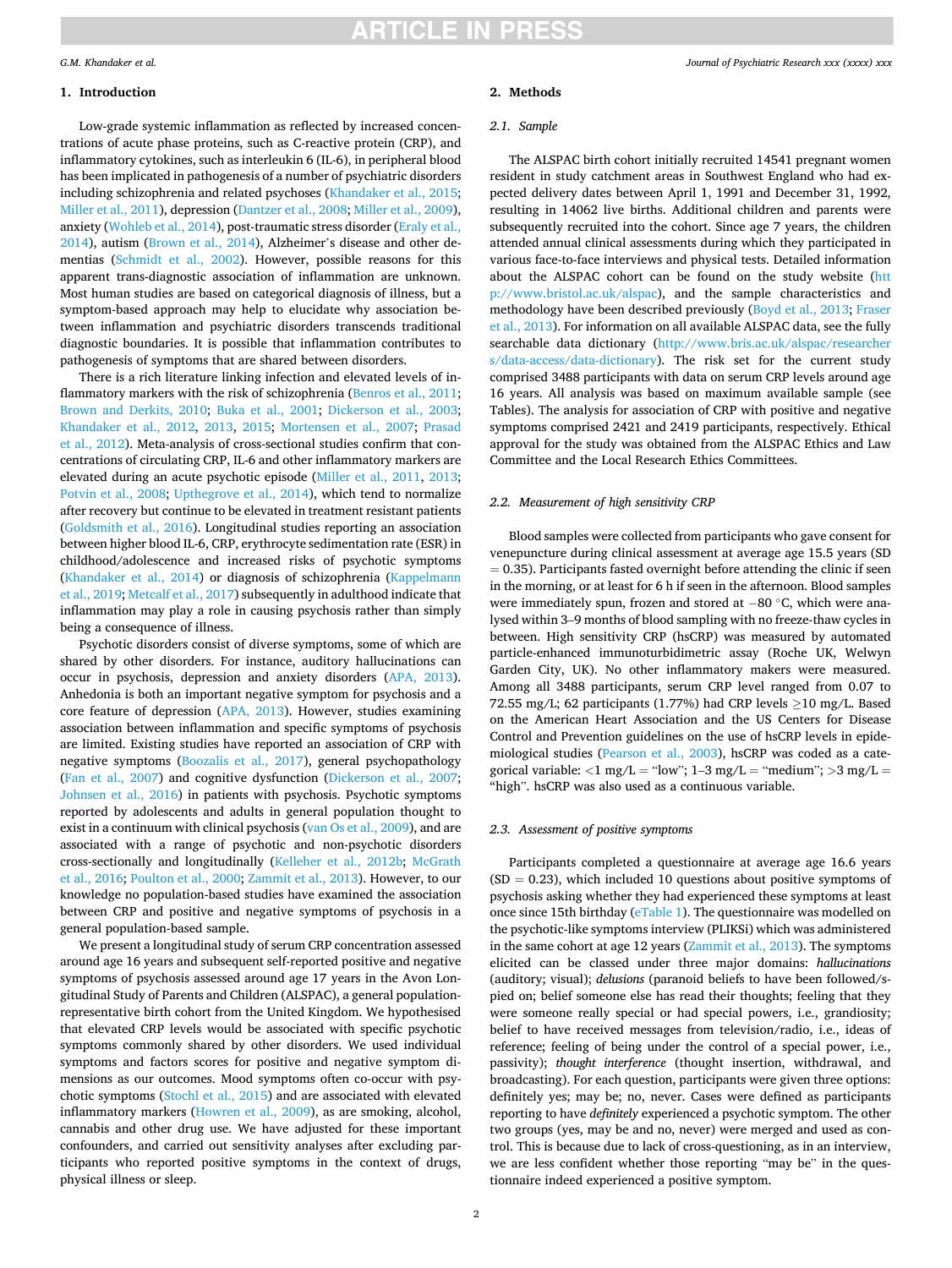### *G.M. Khandaker et al.*

# *2.4. Assessment of negative symptoms*

Negative symptoms were assessed using a questionnaire, which included 10 questions based on items from the validated Community Assessment of Psychic Experiences (CAPE) questionnaire [\(Stefanis et al.,](#page-8-0)  [2002\)](#page-8-0), administered at the same time as the questionnaire for positive symptoms. These covered difficulties with interest, motivation, emotional reactivity, pleasure, and sociability. Participants rated each item on a 4-point scale ( $0 =$  never;  $1 =$  sometimes;  $2 =$  often; and  $3 =$ always) (eTable 2). We were interested in symptoms that were more frequent, so perhaps clinically relevant. Therefore, we recoded each item into a binary variable by coding 'often' and 'always' as  $1 =$ symptom present; 'never' and 'sometimes' as  $0 =$  symptom absent. A total score was constructed by summing ten items (range 0–10).

According to empirical research [\(Messinger et al., 2011\)](#page-8-0) and the US National Institute of Mental Health expert consensus statement [\(Kirk](#page-8-0)[patrick et al., 2006](#page-8-0)) there are five specific sub-types of negative symptoms: blunted affect, alogia, anhedonia, asociality, and avolition. These can be grouped into two major domains: expressive deficits (blunted affect, alogia) and avolition (anhedonia, asociality, avolition). We created a score for each symptom sub-type by summing individual questions, although alogia, anhedonia and asociality were measure by single questions (eFig. 1). We also created two major domain scores; total score for expressive deficits ranged from 0 to 3, and that for avolition ranged from 0 to 7.

### *2.5. Assessment of potential confounders*

Ethnicity and father's occupation were recorded during pregnancy; sex was recorded at birth; body mass index (BMI) was recorded around blood collection for CRP assay; age (in months) was recorded at the time of assessment of psychotic symptoms. Father's occupation was coded in six categories as per the UK Office of National Statistics classification system: I, II, III non-manual, III manual, IV, V (in descending order with professionals and higher managerial workers representing social class I). Depressive symptoms were assessed at the time of assessment of psychotic symptoms using the validated short mood and feelings questionnaire (SMFQ) ([Angold et al., 1995](#page-7-0)). The SMFQ comprises 13 items covering core symptoms of depression and anxiety experienced in past two weeks. Each item is scored zero (not true), one (sometimes true) or two (true) giving a total score of 0–26.

Smoking, alcohol, cannabis and other drug use were recorded using a questionnaire administered alongside assessment of psychotic symptoms. Number of cigarettes/roll ups smoked per day was coded as categorical variable: do not smoke; 1–5; 6–10; *>*10 cigarettes. Frequency of alcohol use was coded as never; monthly or less frequently; two to four times a month; twice a week or more frequently. The amount of cannabis used in past three months was coded as nil; *<*8th of an ounce; *>*8th of an ounce. Use of any other drugs since 15th birthday was coded as a single binary variable. Other drugs included inhaling/sniffing gas, solvent, aerosol, glue/poppers (alkyl nitrites); stimulants (amphetamine, MDMA, cocaine/crack cocaine), hallucinogens (LSD, magic mushroom); heroin, ketamine, anabolic steroids.

## *2.6. Statistical analysis*

#### *2.6.1. Baseline comparisons*

Distributions of covariates were compared among groups with low, medium and high levels of CRP at baseline using one-way analysis of variance for continuous variables (e.g., age) and Chi-squared test for categorical variables (e.g., sex). We tested correlation of total negative symptom score with any positive symptoms (binary) using point biserial correlation, and with total SMFQ score using Spearman's correlation.

### *Journal of Psychiatric Research xxx (xxxx) xxx*

# *2.6.2. Association of CRP with positive and negative symptom dimension scores*

First, we carried out exploratory factor analysis (EFA) based on 10 positive and 10 negative symptoms to test whether these symptoms represent one, two or three underlying factors. The two-factor solution representing positive and negative symptoms was chosen as optimum based on the interpretability of factors, and model fit indices (comparative fit index (CFI), Tucker-Lewis index (TLI), and Root Mean Square Error of Approximation (RMSEA)) obtained using MPlus software (Muthén and Muthén, 1998–2011). Then, we extended the factor analytic model to test association between CRP and positive and negative symptom factors scores.

### *2.6.3. Association between CRP and individual positive symptoms*

We used logistic regression to calculate odds ratio (OR) and 95% confidence intervals (CI) for common, individual symptoms (auditory hallucinations, visual hallucinations and paranoid belief) for participants with medium and high, compared with low, CRP levels. ORs were also calculated for any hallucinations, delusions and thought interference (separately). All regression models were adjusted for age, sex, BMI, father's occupation, ethnicity, total SMFQ score, smoking, alcohol, cannabis and other drug use.

# *2.6.4. Association between CRP and individual negative symptoms*

We used logistic regression to examine association between CRP (continuous variable; Z-transformed) and anhedonia, asociality and alogia, so the ORs represent increase in risk of each symptom per SD increase in CRP. We used linear regression for the other negative symptom subtypes and two major domain scores as these were coded as continuous variables. Regression models were adjusted for all confounders mentioned above.

## *2.6.5. Sensitivity analyses*

We re-examined the association between CRP and auditory hallucinations after excluding participants who had reported to experience any positive symptoms only in the context of substance use (within 24 h of using cannabis or other drugs), illness (fever) or sleep (falling asleep/ waking up). We also re-examined this association after excluding participants who had previously been assessed to have any positive symptoms at age 12 years [\(Zammit et al., 2008](#page-8-0)) to minimize reverse causality. We also reassessed the main findings after excluding participants with CRP*>*10 mg/L from the sample as this may indicate current infection.

## *2.6.6. Correction for multiple testing*

*P*-values for unadjusted ORs for specific positive/negative symptoms were corrected using Holm-Bonferroni method [\(Holm, 1979\)](#page-8-0).

## **3. Results**

### *3.1. Baseline characteristics of sample*

Around age 16 out of all 3488 participants with blood data, 263 (7.5%) had high CRP levels (*>*3 mg/L). CRP associated with BMI and tobacco, cannabis and other drug use, but not with sociodemographic factors or total SMFQ score [\(Table 1\)](#page-3-0).

## *3.2. Prevalence of positive symptoms of psychosis*

Around age 17 out of total 5126 participants assessed, 682 (13.3%) reported at least one positive symptom (eTable 3). Paranoid beliefs of being followed or spied on (4.8%), visual hallucinations (4.3%) and auditory hallucinations (3.5%) were most common [\(Fig. 1](#page-4-0)).

## *3.3. Relationship of negative symptoms with positive and mood symptoms*

The median (IQR) for total negative symptom score was 0 (0–2).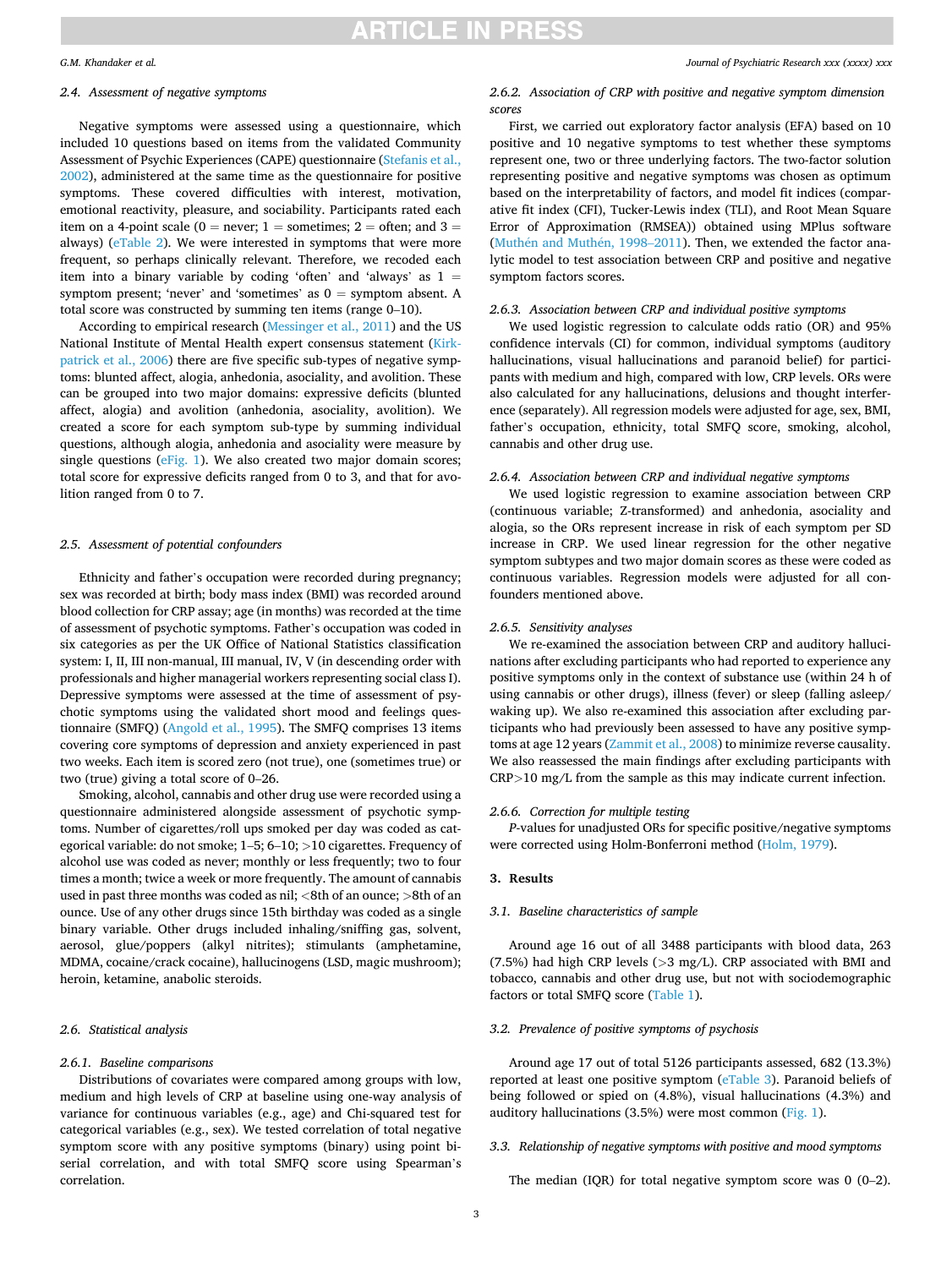# CI E IN PRE

## <span id="page-3-0"></span>*G.M. Khandaker et al.*

#### **Table 1**

Baseline characteristics of sample.

| Value <sup>3</sup><br>Low $(>1)$<br>Medium<br>High<br>mg/L)<br>$(1-3$ mg/L)<br>$(>3$ mg/<br>L)<br>2685<br>540 (15.5)<br>263 (7.5)<br>Total Sample, No. (%)<br>(77.0) |  |
|----------------------------------------------------------------------------------------------------------------------------------------------------------------------|--|
|                                                                                                                                                                      |  |
|                                                                                                                                                                      |  |
|                                                                                                                                                                      |  |
|                                                                                                                                                                      |  |
| Female Sex, No. (%)<br>1371<br>285 (52.8)<br>133<br>0.74<br>(50.6)<br>(51.1)                                                                                         |  |
| 2423<br>475 (97.3)<br>229<br>British White Ethnicity, No.<br>0.45<br>(%)<br>(98.2)<br>(97.4)                                                                         |  |
| Father's Occupation, No. (%)<br>0.17                                                                                                                                 |  |
| 342<br>59 (13.1)<br>17(7.8)<br>I<br>(15.0)                                                                                                                           |  |
| $_{\rm II}$<br>860<br>161 (35.9)<br>78 (35.9)<br>(37.7)                                                                                                              |  |
| III non-manual<br>282<br>51 (11.4)<br>26 (12.0)<br>(12.4)                                                                                                            |  |
| III manual<br>127 (28.3)<br>70 (32.3)<br>581<br>(25.5)                                                                                                               |  |
| IV<br>171<br>41 (9.1)<br>20 (9.2)<br>(7.5)                                                                                                                           |  |
| v<br>41(1.8)<br>10(2.2)<br>6(2.8)                                                                                                                                    |  |
| BMI around CRP assessment,<br>23.40<br>< 0.001<br>21.00<br>23.36                                                                                                     |  |
| Mean $(SD)^a$<br>(2.94)<br>(4.54)<br>(4.89)                                                                                                                          |  |
| Age at Assessment of<br>200<br>200 (2.89)<br>200<br>0.89                                                                                                             |  |
| Psychotic Symptoms, mean<br>(2.83)<br>(2.73)<br>(SD), Months                                                                                                         |  |
| Total SMFQ <sup>b</sup> Score at<br>6.24<br>0.44<br>5.67<br>5.64 (5.59)<br>Assessment of Psychotic<br>(5.41)<br>(6.13)                                               |  |
| Symptoms, Mean (SD)<br>Cigarettes smoked per day,<br>0.07                                                                                                            |  |
| No. (%)                                                                                                                                                              |  |
| Do not smoke<br>1685<br>310 (88.8)<br>135<br>(88.1)<br>(85.4)                                                                                                        |  |
| 114<br>13 (3.7)<br>8(5.1)<br>1-5 cigarettes<br>(6.0)                                                                                                                 |  |
| 6-10 cigarettes<br>75 (3.9)<br>13 (3.7)<br>7(4.4)                                                                                                                    |  |
| $>10$ cigarettes<br>38 (2.0)<br>13 (3.7)<br>8(5.1)                                                                                                                   |  |
| Frequency of alcohol use, No.<br>0.66<br>(%)                                                                                                                         |  |
| Never, monthly or less<br>821<br>158 45.3)<br>66 (41.8)<br>frequently<br>(42.9)                                                                                      |  |
| Two to four times a month<br>790<br>132 (37.8)<br>70 (44.3)<br>(41.3)                                                                                                |  |
| Twice a week or more<br>301<br>59 (16.9)<br>22 (13.9)                                                                                                                |  |
| (15.7)<br>frequently<br>0.01                                                                                                                                         |  |
| Amount of cannabis used in<br>past three months, No (%)                                                                                                              |  |
| Nil<br>1626<br>298 (85.5)<br>128<br>(85.0)<br>(81.0)                                                                                                                 |  |
| $<$ 8th of an ounce<br>215<br>44 (12.6)<br>17 (10.8)<br>(11.2)                                                                                                       |  |
| >8th of an ounce<br>71 (3.7)<br>7(2.0)<br>13 (8.2)                                                                                                                   |  |
| Use of any other drug since<br>286<br>47 (14.5)<br>34 (23.8)<br>0.02<br>15th birthday <sup>3</sup> , No. (%)<br>(15.7)                                               |  |

 $^3$  Other drugs included inhaling/sniffing of gas, solvent, aerosol, glue or poppers; use of stimulants (amphetamine, MDMA, cocaine or crack cocaine), hallucino-<br>gens (LSD, magic mushroom); heroin, ketamine, and anabolic steroids.

 $3$  For continuous variables One Way Analysis of Variance was used to compare mean values among groups (age and total SMFQ score at assessment of psychotic symptoms); For categorical variables Chi-squared test was used to compare proportions among groups (sex, ethnicity, father's occupation, smoking, % cannabis, alcohol, and other drug use). <br> $^\mathrm{a}$  BMI=Body Mass Index. b SMFQ=Short Mood and Feelings Questionnaire.

Total negative symptom score was more strongly correlated with total SMFQ score (Spearman's rho=0.51;  $P < 0.001$ ;  $N = 4981$ ) than positive symptoms  $(r_{\text{pb}}=0.19; P < 0.001; N = 5108)$ .

*Journal of Psychiatric Research xxx (xxxx) xxx*

# *3.4. Association of CRP with positive and negative symptom dimension scores*

EFA of 10 positive and 10 negative symptoms showed that the twofactor model was optimum based on model fit indices, parsimony and interpretability (eTable 4). Two factors represented positive and negative symptom dimensions, which were correlated;  $r=0.44$  ( $P < 0.05$ ). The association of CRP with positive ( $\beta = 0.074$ ; SE = 0.040;  $P = 0.063$ ) and negative ( $\beta = 0.052$ ; SE = 0.026;  $P = 0.049$ ) symptom dimension scores was similar ([Fig. 2](#page-4-0)).

# *3.5. Association between CRP and specific positive symptoms*

High, compared with low, serum CRP levels were associated with auditory hallucinations after controlling for age, sex, BMI, father's occupation, ethnicity, depressive symptoms, smoking, alcohol, cannabis and other drug use; adjusted OR = 2.22 (95% CI, 1.04–4.76) [\(Table 2](#page-5-0)). CRP was not associated with any other positive symptoms.

## *3.6. Association between CRP and specific negative symptoms*

CRP was associated with anhedonia. The OR for anhedonia per SD increase in serum CRP levels was 1.13 (95% CI, 1.04–1.23); *P*=0.003. Evidence for this association remained after adjusting for current mood  $(P=0.007)$ , and all potential confounders  $(P=0.023)$  ([Table 3](#page-6-0)). The association of CRP with asociality and alogia was no longer significant after adjusting for confounders. Out of two negative symptom domains, after adjusting for potential confounders CRP was associated with avolition (which includes anhedonia) (regression co-efficient  $= 0.057$ ; SE  $=$ 0.028;  $P = 0.042$ ), but not with expressive deficit ( $e$ Table 5).

### *3.7. Results for sensitivity analyses*

Evidence for association between CRP levels and auditory hallucinations remained after excluding participants who experienced positive symptoms in the context of cannabis/other drug use, illness or sleep; adjusted OR = 2.49 (95% CI, 1.01–6.17). Evidence for this association remained after excluding participants who had reported any psychotic symptom previously at age 12 years; adjusted  $OR = 4.52$  (95% CI, 1.84–11.08). Evidence for association between CRP and auditory hallucinations also remained after excluding participants with CRP*>*10 mg/L at baseline; adjusted OR =  $2.82$  (95% CI, 1.25–6.37); please see eTable 6. After excluding participants with CRP*>*10 mg/L at baseline, the adjusted OR for anhedonia per SD increase in CRP remained similar to the primary results, but the 95% CI widened and included the null; adjusted OR = 1.21 (95% CI, 0.80–1.84).

# *3.8. Correction for multiple testing*

After Holm-Bonferroni correction, the *P-*values for unadjusted ORs for auditory hallucinations (*P*=0.042) and anhedonia (*P*=0.015) remained significant (eTable 7-8).

## **4. Discussion**

Based on a general population-based cohort of adolescents, our findings indicate that inflammation is associated with auditory hallucinations and anhedonia specifically out of all twenty positive and negative symptoms studied. Evidence for these associations persisted after adjustments for sex, body mass index, depressive symptoms, sociodemographic factors and substance use, and after correction for multiple testing. Evidence for association between CRP and auditory hallucinations also remained in sensitivity analyses focusing on more clinically relevant symptoms or excluding participants with preexisting symptoms. Negative symptoms were strongly correlated with depressive symptoms, but evidence for association between CRP and anhedonia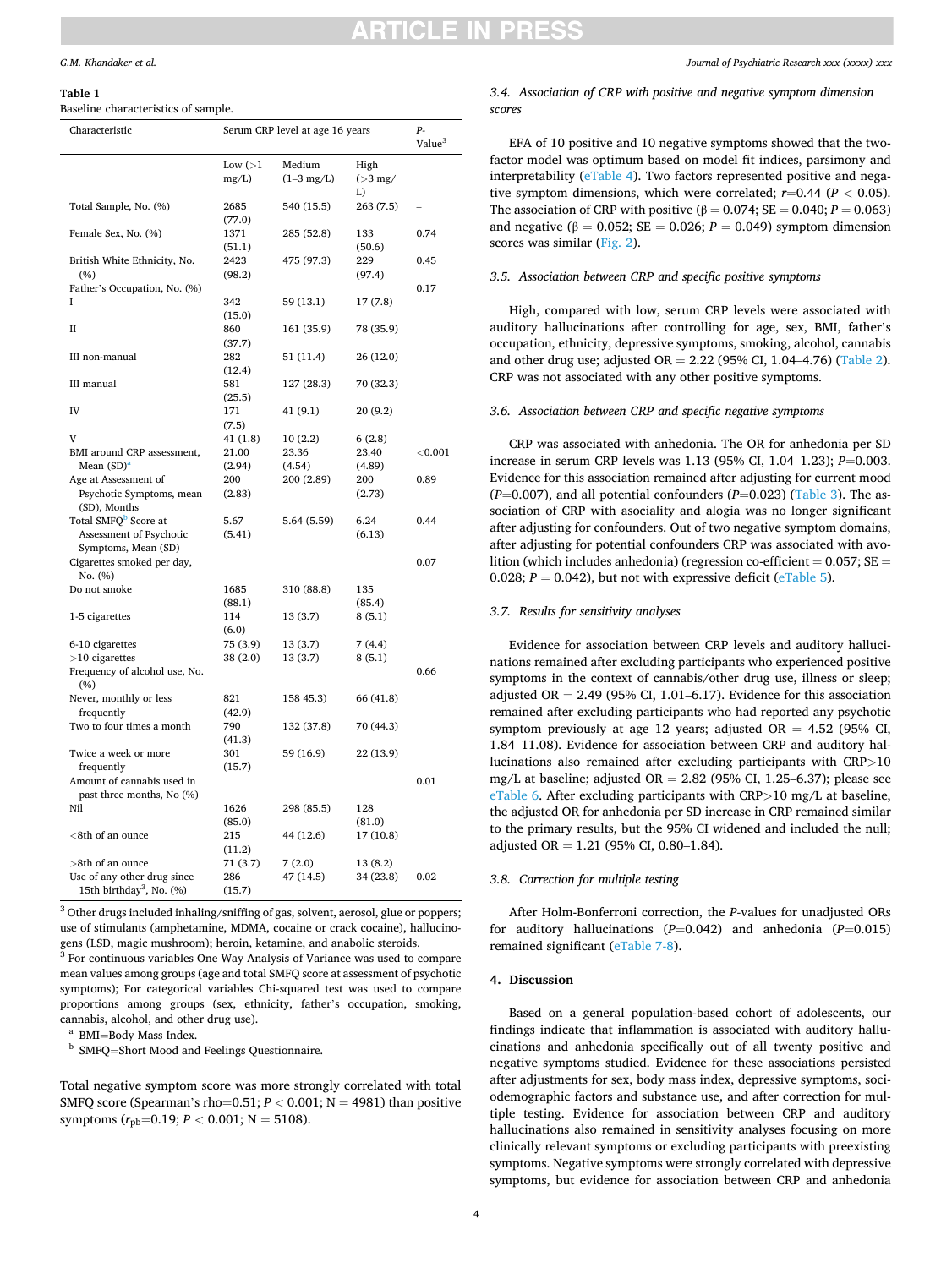# ITICI E IN PR

<span id="page-4-0"></span>

Fig. 1. Frequency of positive symptoms of psychosis around age 17 Years in the alspac birth cohort.



**Fig. 2.** Structural equation model for association between CRP and positive and negative symptom dimensions.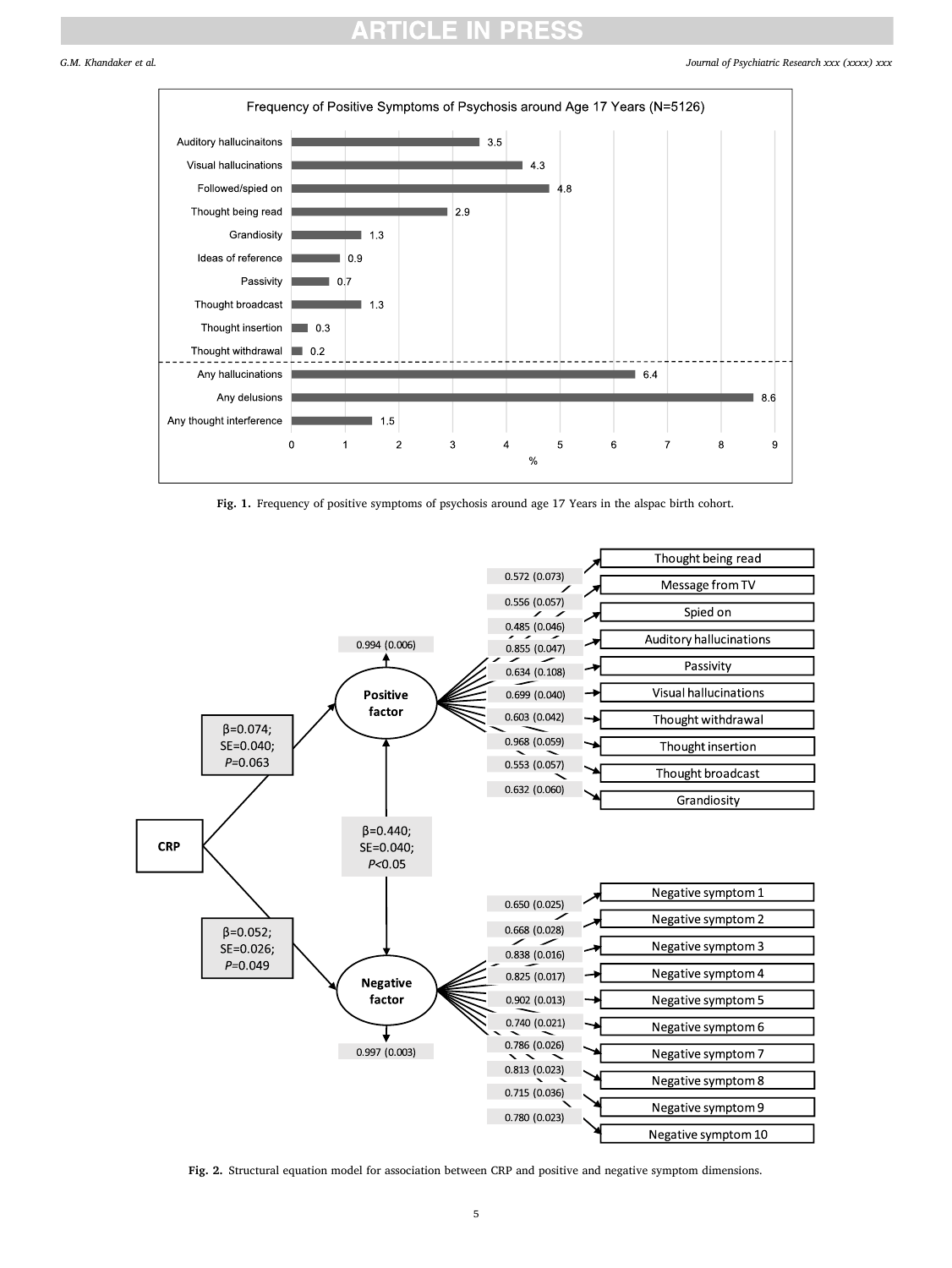# TICI E IN

### <span id="page-5-0"></span>*G.M. Khandaker et al.*

#### **Table 2**

Odds ratio for positive symptoms of psychosis around age 17 Years for serum CRP levels around age 16 Years in the ALSPAC birth cohort.

| Outcome                   | <b>CRP</b> Level                                 | Sample | Symptom Present, |                         | Odds Ratio (95% CI) for Positive Symptoms                                                                   |                                                                                         |  |
|---------------------------|--------------------------------------------------|--------|------------------|-------------------------|-------------------------------------------------------------------------------------------------------------|-----------------------------------------------------------------------------------------|--|
|                           |                                                  |        | No. (%)          | Unadjusted              | Adjusted for age at outcome, sex, BMI, father's<br>occupation, ethnicity, and total SMFQ score <sup>a</sup> | Additional adjustment for smoking,<br>alcohol, cannabis and other drug use <sup>b</sup> |  |
|                           | <b>Auditory Hallucination</b>                    |        |                  |                         |                                                                                                             |                                                                                         |  |
|                           | Low $\left(\langle 1 \text{ mg}\right)$<br>L)    | 1912   | 63 (3.3)         | 1 [Reference]           | 1 [Reference]                                                                                               | 1 [Reference]                                                                           |  |
|                           | Medium $(1-3)$<br>mg/L                           | 351    | 19(5.4)          | 1.68<br>$(1.00 - 2.84)$ | $1.51(0.81 - 2.81)$                                                                                         | $1.23(0.62 - 2.44)$                                                                     |  |
|                           | High $(>3$ mg/<br>L)                             | 158    | 12(7.6)          | 2.41<br>$(1.27 - 4.57)$ | 2.14 (1.03-4.47)                                                                                            | 2.22 (1.04-4.76)                                                                        |  |
|                           | <b>Visual Hallucination</b>                      |        |                  |                         |                                                                                                             |                                                                                         |  |
|                           | Low $(<1$ mg/<br>L)                              | 1912   | 78 (4.1)         | 1 [Reference]           | 1 [Reference]                                                                                               | 1 [Reference]                                                                           |  |
|                           | Medium $(1-3)$<br>mg/L)                          | 351    | 13(3.7)          | 0.90<br>$(0.50 - 1.64)$ | $0.65(0.32 - 1.36)$                                                                                         | $0.66(0.31-1.42)$                                                                       |  |
|                           | High $(>3$ mg/<br>L)                             | 158    | 11(7.0)          | 1.76<br>$(0.92 - 3.38)$ | $1.44(0.67-3.10)$                                                                                           | $0.92(0.36 - 2.33)$                                                                     |  |
|                           | Paranoid Beliefs of Being Followed/Spied On      |        |                  |                         |                                                                                                             |                                                                                         |  |
|                           | Low $\left(\langle 1 \text{ mg} / \right)$<br>L) | 1912   | 83 (4.3)         | 1 [Reference]           | 1 [Reference]                                                                                               | 1 [Reference]                                                                           |  |
|                           | Medium $(1-3)$<br>mg/L)                          | 351    | 17(4.8)          | 1.12<br>$(0.65 - 1.91)$ | $1.22(0.66 - 2.24)$                                                                                         | $1.32(0.71 - 2.84)$                                                                     |  |
|                           | High $(>3$ mg/<br>L)                             | 158    | 12(7.6)          | 1.81<br>$(0.97 - 3.40)$ | 2.07 (1.03-4.19)                                                                                            | $1.85(0.85 - 4.01)$                                                                     |  |
| <b>Any Hallucinations</b> |                                                  |        |                  |                         |                                                                                                             |                                                                                         |  |
|                           | Low $\left(\langle 1 \text{ mg} / \right)$<br>L) | 1912   | 116(6.1)         | 1 [Reference]           | 1 [Reference]                                                                                               | 1 [Reference]                                                                           |  |
|                           | Medium $(1-3)$<br>mg/L                           | 351    | 24(6.8)          | 1.13<br>$(0.72 - 1.79)$ | $0.96(0.56 - 1.65)$                                                                                         | $0.84(0.46 - 1.52)$                                                                     |  |
|                           | High $(>3$ mg/<br>L)                             | 158    | 18 (11.4)        | 2.00<br>$(1.17 - 3.36)$ | $1.78(0.97 - 3.27)$                                                                                         | $1.43(0.73 - 2.82)$                                                                     |  |
| <b>Any Delusions</b>      |                                                  |        |                  |                         |                                                                                                             |                                                                                         |  |
|                           | Low $(<1$ mg/<br>L)                              | 1912   | 162(8.5)         | 1 [Reference]           | 1 [Reference]                                                                                               | 1 [Reference]                                                                           |  |
|                           | Medium $(1-3)$<br>mg/L)                          | 351    | 25(7.1)          | 0.82<br>$(0.53 - 1.28)$ | $0.82(0.49-1.37)$                                                                                           | $0.87(0.52 - 1.46)$                                                                     |  |
|                           | High $(>3$ mg/<br>L)                             | 158    | 20(12.7)         | 1.56<br>$(0.95 - 2.57)$ | $1.37(0.75 - 2.51)$                                                                                         | $1.30(0.70 - 2.46)$                                                                     |  |
|                           | Any Thought Interferences                        |        |                  |                         |                                                                                                             |                                                                                         |  |
|                           | Low $\left(\langle 1 \text{ mg} / \right)$<br>L) | 1912   | 27(1.4)          | 1 [Reference]           | 1 [Reference]                                                                                               | 1 [Reference]                                                                           |  |
|                           | Medium $(1-3)$<br>mg/L                           | 351    | 4(1.1)           | 0.80<br>$(0.28 - 2.31)$ | $0.95(0.31-2.99)$                                                                                           | $0.76(0.21 - 2.84)$                                                                     |  |
|                           | High $(>3$ mg/<br>L)                             | 158    | 1(0.6)           | 0.44<br>$(0.06 - 3.29)$ | $0.52(0.06 - 4.02)$                                                                                         | $0.48(0.06 - 3.80)$                                                                     |  |

<sup>a</sup> Short Mood and Feelings Questionnaire (SMFQ) was completed by participants at the time of questionnaire assessment of psychotic symptoms. BMI was assessed around blood collection for CRP assay.<br><sup>b</sup> Number of cigarettes smoked per day, frequency of alcohol use, amount of cannabis used in past three months, and use of other drugs since 15th birthday were

recorded using a questionnaire at the time of assessment of psychotic symptoms. Other drugs included inhaling/sniffing of gas, solvent, aerosol, glue or poppers (alkyl nitrites); use of stimulants (amphetamine, MDMA, cocaine or crack cocaine), hallucinogens (LSD, magic mushroom); heroin, ketamine, and anabolic steroids.

remained after adjusting for depressive symptoms.

Psychotic symptoms reported by adolescents/adults in general population exist on a continuum with that in schizophrenia ([van Os et al.,](#page-8-0)  [2009\)](#page-8-0). Longitudinal studies suggest that psychotic symptoms in childhood/adolescence are associated with increased risks for psychosis ([Poulton et al., 2000; Zammit et al., 2013\)](#page-8-0) and depression [\(Rossler et al.,](#page-8-0)  [2011\)](#page-8-0) subsequently in adulthood. Therefore, these symptoms are considered as important risk markers for a wide range of psychiatric disorders [\(Kelleher et al., 2012b\)](#page-8-0). Previous studies have reported an association of CRP with negative symptoms ([Boozalis et al., 2017](#page-7-0)), general psychopathology [\(Fan et al., 2007\)](#page-7-0) and cognitive dysfunction ([Dickerson et al., 2007;](#page-7-0) [Johnsen et al., 2016](#page-8-0)) in patients with psychosis. Our findings suggest that inflammation is also associated with sub-clinical manifestations of psychosis in general population.

Association of inflammation with symptoms that commonly occur in different psychiatric disorders may be one explanation for the reported trans-diagnostic effect of inflammation. Anhedonia and auditory hallucinations occur in a number of psychiatric disorders including schizophrenia and depression [\(APA, 2013\)](#page-7-0). Inflammation has been implicated

in both of these disorders [\(Dantzer et al., 2008;](#page-7-0) [Khandaker et al., 2015](#page-8-0); [Miller et al., 2009](#page-8-0), [2011](#page-8-0)). Inflammation is associated with anhedonia like behavior in animals and humans, which could be mediated by its effect on striatal dopamine synthesis/release ([Capuron et al., 2012\)](#page-7-0) and reward perception ([Eisenberger et al., 2010](#page-7-0)). In non-human primates, chronic, low-dose peripheral interferon administration reduces striatal dopamine release in association with anhedonia-like behavior ([Felger](#page-7-0)  [et al., 2013\)](#page-7-0). In healthy volunteers, inflammation induces hedonic alterations (decreased preference for reward and increased avoidance of punishment) [\(Harrison et al., 2016\)](#page-8-0), which resemble anhedonia. In depressed patients, increased plasma CRP levels are associated with anhedonia and psychomotor retardation [\(Felger et al., 2016\)](#page-7-0).

Inflammation could also influence reward perception by affecting glutamatergic neurotransmission. Inflammatory cytokines activate indoleamine 2,3 dioxygenase (IDO), an enzyme that breaks down tryptophan along the kynurenine pathway, leading to increased levels of kynurenic acid and quinolinic acid [\(Haroon et al., 2012](#page-8-0)). Kynurenic acid is the only naturally occurring N-methyl D-Aspartate receptor (NMDAR) antagonist in the human CNS [\(Schwarcz and Pellicciari, 2002](#page-8-0)).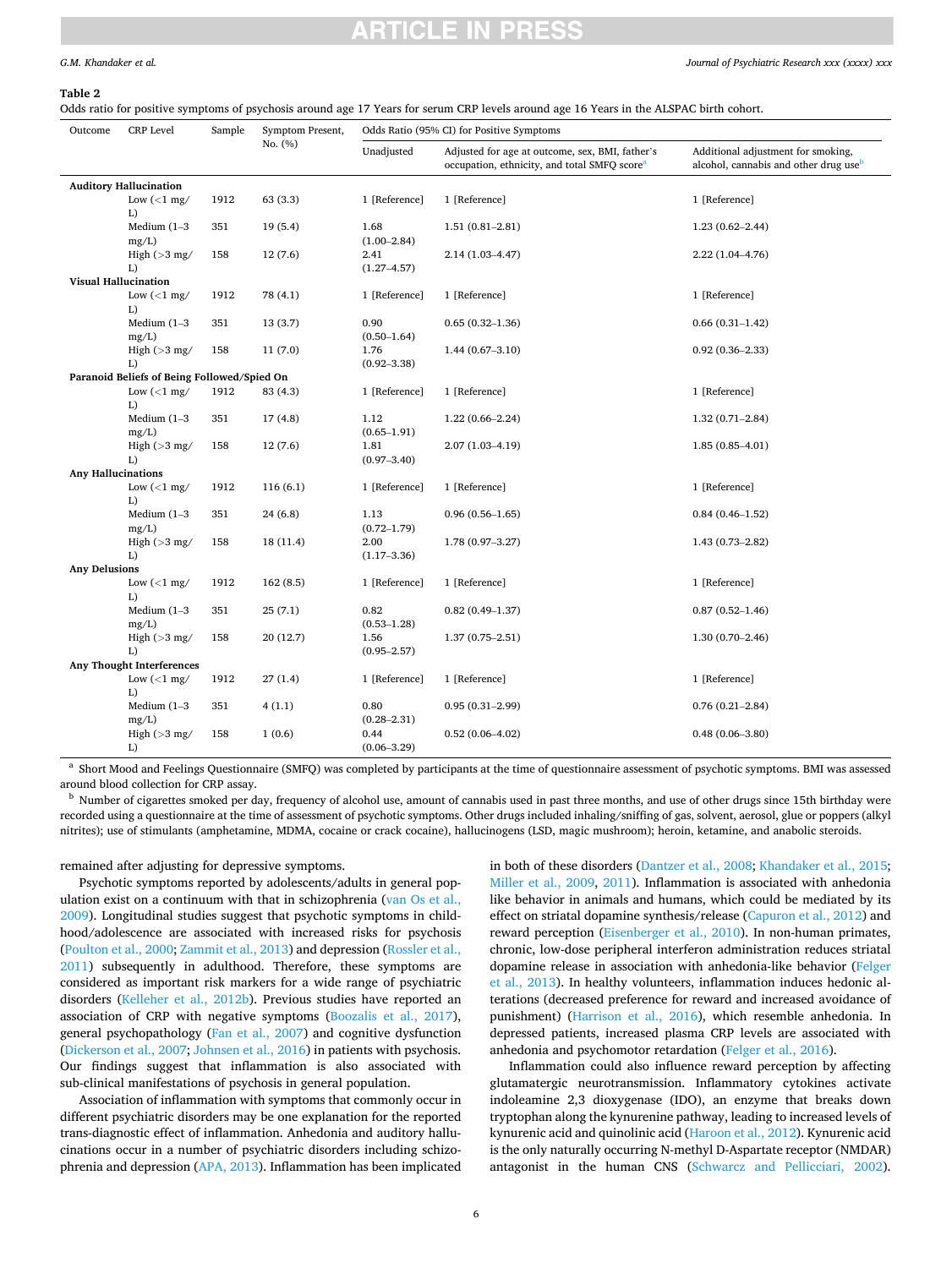# TICI F IN PRF

#### <span id="page-6-0"></span>**Table 3**

Association between serum CRP level around age 16 Years and negative symptoms of psychosis around age 17 Years in the ALSPAC birth cohort.

| Symptom<br>Subtype | Adjustment for<br>Confounders | Sample | OR (95% CI) <sup>d</sup>    | р.<br>Value |
|--------------------|-------------------------------|--------|-----------------------------|-------------|
|                    |                               |        |                             |             |
| Anhedonia          | Unadjusted analysis           | 2419   | 1.13<br>$(1.04 - 1.23)$     | 0.003       |
|                    | Adjusted for age at           | 2078   | 1.15                        | 0.001       |
|                    | outcome, sex, BMI,            |        | $(1.05 - 1.26)$             |             |
|                    | father's occupation, and      |        |                             |             |
|                    | ethnicity                     |        |                             |             |
|                    | Adjusted for total SMFQ       | 2371   | 1.14                        | 0.007       |
|                    | score <sup>a</sup>            |        |                             |             |
|                    | Adjusted for substance        | 2293   | $(1.03 - 1.25)$<br>1.11     | 0.022       |
|                    | misuse <sup>b</sup>           |        |                             |             |
|                    |                               | 1944   | $(1.02 - 1.22)$             |             |
|                    | Fully adjusted <sup>c</sup>   |        | 1.13                        | 0.023       |
|                    |                               |        | $(1.02 - 1.26)$             |             |
| Asociality         | Unadjusted analysis           | 2419   | 1.13                        | 0.020       |
|                    |                               |        | $(1.02 - 1.25)$             |             |
|                    | Adjusted for age at           | 2078   | 1.13                        | 0.022       |
|                    | outcome, sex, BMI,            |        | $(1.02 - 1.26)$             |             |
|                    | father's occupation, and      |        |                             |             |
|                    | ethnicity                     |        |                             |             |
|                    | Adjusted for total SMFQ       | 2371   | 1.11                        | 0.084       |
|                    | score <sup>a</sup>            |        | $(0.98 - 1.26)$             |             |
|                    | Adjusted for substance        | 2293   | 1.16                        | 0.008       |
|                    | misuse <sup>b</sup>           |        | $(1.04 - 1.29)$             |             |
|                    | Fully adjusted <sup>c</sup>   | 1944   | 1.14                        | 0.064       |
|                    |                               |        | $(1.00-1.31)$               |             |
| Alogia             | Unadjusted analysis           | 2419   | 1.08                        | 0.067       |
|                    |                               |        | $(1.00-1.18)$               |             |
|                    | Adjusted for age at           | 2078   | 1.09                        | 0.036       |
|                    | outcome, sex, BMI,            |        | $(1.01 - 1.19)$             |             |
|                    | father's occupation, and      |        |                             |             |
|                    | ethnicity                     |        |                             |             |
|                    | Adjusted for total SMFQ       | 2371   | 1.07                        | 0.169       |
|                    | score <sup>a</sup>            |        | $(0.97 - 1.17)$             |             |
|                    | Adjusted for substance        | 2293   | 1.06                        | 0.236       |
|                    | misuse <sup>b</sup>           |        | $(0.96 - 1.17)$             |             |
|                    | Fully adjusted <sup>c</sup>   | 1944   | 1.05                        | 0.365       |
|                    |                               |        | $(0.94 - 1.17)$             |             |
| Symptom            | <b>Adjustment</b> for         | Sample | <b>Regression Co-</b>       | р.          |
| Subtype            | Confounders                   |        | efficient (SE) <sup>e</sup> | Value       |
| <b>Avolition</b>   | Unadjusted analysis           | 2419   | 0.040(0.023)                | 0.087       |
|                    | Adjusted for age at           | 2078   | 0.047(0.23)                 | 0.047       |
|                    | outcome, sex, BMI,            |        |                             |             |
|                    | father's occupation, and      |        |                             |             |
|                    | ethnicity                     |        |                             |             |
|                    | Adjusted for total SMFQ       | 2371   | 0.024(0.020)                | 0.229       |
|                    | score <sup>a</sup>            |        |                             |             |
|                    | Adjusted for substance        | 2293   | 0.038(0.025)                | 0.122       |
|                    | misuse <sup>b</sup>           |        |                             |             |
|                    | Fully adjusted <sup>c</sup>   | 1944   | 0.027(0.022)                | 0.209       |
| Blunted            | Unadjusted analysis           | 2419   | 0.004(0.009)                | 0.693       |
| Affect             |                               |        |                             |             |
|                    | Adjusted for age at           | 2078   | 0.002(0.009)                | 0.820       |
|                    | outcome, sex, BMI,            |        |                             |             |
|                    | father's occupation, and      |        |                             |             |
|                    | ethnicity                     |        |                             |             |
|                    | Adjusted for total SMFQ       | 2371   | $-0.002(0.008)$             | 0.768       |
|                    | score <sup>a</sup>            |        |                             |             |
|                    | Adjusted for substance        | 2293   | $-0.003(0.010)$             | 0.797       |
|                    | misuse <sup>b</sup>           |        |                             |             |
|                    | Fully adjusted <sup>c</sup>   | 1944   | $-0.009(0.009)$             | 0.310       |

 $^{\rm a}$  Short Mood and Feelings Questionnaire (SMFQ) was completed by participants at the time of questionnaire assessment of negative symptoms.

<sup>b</sup> Number of cigarettes smoked per day, frequency of alcohol use, amount of cannabis used in past three months, and use of other drugs since 15th birthday were recorded using a questionnaire at the time of assessment of psychotic symptoms. Other drugs included inhaling/sniffing of gas, solvent, aerosol, glue or poppers (alkyl nitrites); use of stimulants (amphetamine, MDMA, cocaine or crack cocaine), hallucinogens (LSD, magic mushroom); heroin, ketamine, and anabolic steroids.<br> $\cdot$  Adjusted for all co-variates, i.e. age at outcome, sex, BMI, father's occupa-

tion, ethnicity, total SMFQ score, smoking, alcohol, cannabis and other drug use.  $^\mathrm{d}$  Logistic regression was used to calculate OR and 95% confidence intervals for each symptom per SD increase in serum CRP level.

<sup>e</sup> Linear regression was used to calculate regression coefficient and standard error for each symptom per SD increase in serum CRP level.

Concentrations of kynurenic acid are higher in the CSF and brain tissue of schizophrenia patients compared with healthy controls [\(Schwarcz](#page-8-0)  [et al., 2001](#page-8-0)). Injection of ketamine (an NMDAR antagonist) in healthy volunteers has been reported to produce phenomena resembling negative symptoms [\(Pomarol-Clotet et al., 2006](#page-8-0)).

Strengths of the work include use of a longitudinal, general population-based sample, data on positive and negative symptoms, and a number of relevant confounders including depressive symptoms and substance misuse. We used two different analytic approaches, regression and factor analysis, which yielded consistent results. A key limitation of the study is the use of self-reported symptoms, as lack of scrutiny from an interviewer and misinterpretation of questions by participants could contribute to measurement error especially for negative symptoms. To minimize such error, we recoded individual positive and negative symptoms into binary variables to ensure that only symptoms reported as definitely present or often/always present were coded as 'yes'. The prevalence of these symptoms, such as hallucinations in our sample, were not overly high, suggesting that participants did not endorse symptoms wholesale. Majority of participants had attended a face-toface interview for psychotic symptoms previously at age 12 with a trained assessor ([Zammit et al., 2013](#page-8-0)), so they would have been familiar with what the questionnaires were trying to establish.

The prevalence of any positive symptom in this adolescent sample (13.3%) is comparable to that in other studies. According to a systematic review of population-based studies, the median prevalence of questionnaire-assessed positive symptoms in childhood/adolescence is around 9% (prevalence range from 4.7 to 35.3%) [\(Kelleher et al.,](#page-8-0)  [2012a\)](#page-8-0). Studies of psychotic symptoms particularly those based on general population samples have often focused only on positive symptoms [\(Kelleher et al., 2012a\)](#page-8-0), so this is one of the few studies of this kind to include negative symptoms. High prevalence is unlikely to explain the association of auditory hallucinations with CRP. CRP was not associated with visual hallucinations or paranoid ideation, which were more common than auditory hallucinations.

The length of follow-up for this longitudinal study was approximately one year; CRP was measured around age 16 and psychotic symptoms were assessed around age 17. However, the questionnaire elicited occurrence of positive symptoms anytime since 15th birthday, so the possibility that some participants might have experienced these symptoms before CRP measurement cannot be ruled out. It is noteworthy that evidence for association between CRP and auditory hallucinations persisted even after excluding participants who had reported any psychotic symptoms previously at age 12.

Other limitations include use of one off measurement for CRP and lack of data on other inflammatory markers. However, CRP is a reliable marker of low-grade inflammation that has been used extensively in the literature. Anhedonia, asociality and alogia were measured using a single question, so in future studies should use more detailed assessments for these symptoms. Number of cases for some of the rare symptoms, such as thought interference, were relatively small, so in future studies with larger samples are required.

Mechanisms for how inflammation cause auditory hallucinations require further investigation. Childhood abuse/maltreatment is associated with increased risk of auditory hallucinations, psychotic disorders ([Sheffield et al., 2013](#page-8-0)) and with increased concentrations inflammatory markers ([Baumeister et al., 2016](#page-7-0)). Whether low-grade inflammation mediates the relationship between childhood maltreatment and auditory hallucinations in adolescence or adult psychotic disorders is an important hypothesis that future studies should address.

Associations of CRP with positive and negative symptom factor scores were similar. However, composite scores can sometimes mask heterogeneity of association at individual symptom level in the case of heterogeneous syndromes like psychosis or depression, as evident from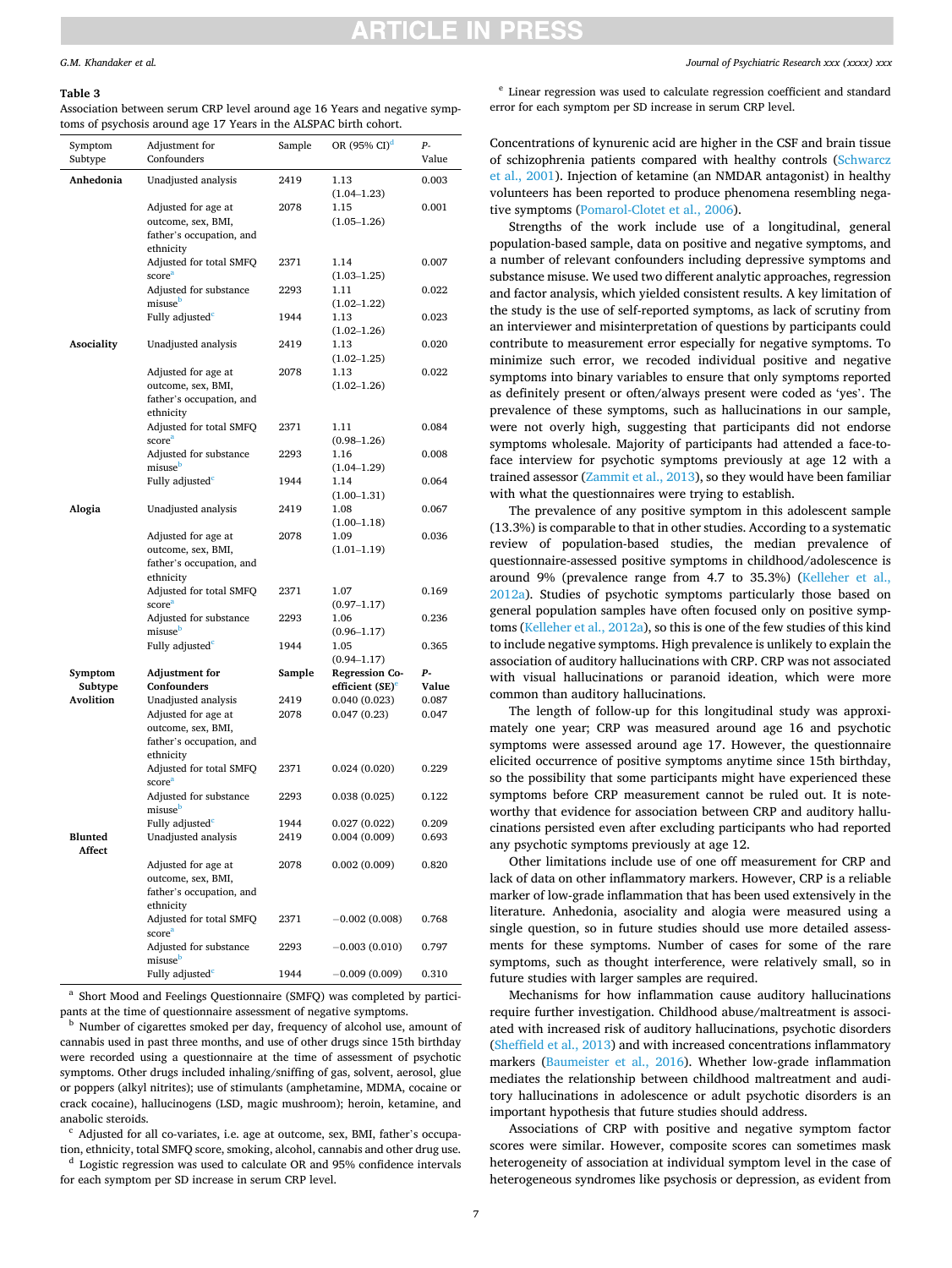### <span id="page-7-0"></span>*G.M. Khandaker et al.*

our data. A symptom-based approach may help to provide a better understanding of the role of inflammation in psychiatric disorders. For instance, our findings suggest that association of CRP with symptoms commonly shared between mood and psychotic disorders, such as auditory hallucinations and anhedonia, could be one explanation for the apparent trans-diagnostic effect of inflammation. Using a symptombased approach, emerging evidence provides some clarity regarding potential role of inflammation in depression. Findings from the Dutch NESDA cohort (Duivis et al., 2013), UK ALSPAC cohort (Chu et al., 2019), US cohorts [\(Jokela et al., 2016](#page-8-0)), and from clinical sample ([Kohler-Forsberg et al., 2017\)](#page-8-0) suggest that inflammation is mainly associated with somatic/neurovegetative symptoms (e.g., fatigue, sleep disturbance) rather than psychological symptoms of depression. Such evidence could help to inform new and more personalized approaches to treatment and prevention of psychiatric disorders.

A clearer understanding of inflammation-related phenotypes could inform clinical trials of anti-inflammatory drugs for depression and schizophrenia. Elevated inflammatory markers at baseline predict poor antipsychotic response in first episode psychosis ([Mondelli et al., 2015](#page-8-0)). Anti-inflammatory drugs may be helpful for some, but not all, patients with depression, especially those with evidence of inflammation ([Kap](#page-8-0)[pelmann et al., 2018;](#page-8-0) [Raison et al., 2013](#page-8-0)). Therefore, a more personalized/stratified approach to sample selection in RCTs is required. Patients with psychosis who show evidence of inflammation and inflammation related symptoms, such as anhedonia and auditory hallucinations, may be better candidates for RCTs of anti-inflammatory drugs.

In summary, we provide evidence that previously reported association of inflammation with psychotic disorders extend to sub-clinical manifestations of psychotic symptoms in young people. Our findings also suggest that association of CRP with symptoms commonly shared between mood and psychotic disorders, such as auditory hallucinations and anhedonia, could be one explanation for the apparent transdiagnostic effect of inflammation. Replication of these findings in other samples particularly in patients with psychosis are required.

## **Funding**

Core support for the ALSPAC birth cohort is provided by the: United Kingdom (UK) Medical Research Council (MRC); Wellcome Trust, UK (Grant ref: 102215/2/13/2); and University of Bristol. Dr Khandaker acknowledges grant support from the: Wellcome Trust, UK (201486/Z/ 16/Z); MRC, UK (MC\_PC\_17213); and MQ: Transforming Mental Health (MQDS17/40). Professor Jones acknowledges grant support from the: Wellcome Trust, UK (095844/Z/11/Z & 088869/Z/09/Z); National Institute for Health Research (NIHR), UK (RP-PG-0606-1335, Cambridge Biomedical Research Centre and CLAHRC East of England). Prof Dantzer acknowledges grant support from the: National Institute of Health (NIH), USA (MH104694, NS073939); and Cancer Center Support Grant (P30 CA016672). The funding agencies had no role in the design, conduct, and analysis of this study or writing of this manuscript.

### **Contributors**

GMK designed the study, carried out data analysis and drafted the manuscript. JS contributed to study design, data analysis and revised the manuscript. SZ, GL, RD, and PBJ contributed to study design and revised the manuscript.

## **Declaration of competing interest**

The authors have no competing financial interests in relation to the work described. Prof Jones received a honorarium that he donated to his department, from Roche (UK), for taking part in an advisory board to advise on education about schizophrenia for psychiatrists. Prof Dantzer has received honorarium from Danone Nutricia Research unrelated to

*Journal of Psychiatric Research xxx (xxxx) xxx*

this study.

## **Acknowledgments**

The authors are extremely grateful to all families who took part in this study, the midwives for their help in recruiting them, and the whole ALSPAC team, including interviewers, computer and laboratory technicians, clerical workers, research scientists, volunteers, managers, receptionists and nurses. This publication is the work of the authors, and Dr Khandaker will serve as guarantor for the contents of this paper.

## **Appendix A. Supplementary data**

Supplementary data to this article can be found online at [https://doi.](https://doi.org/10.1016/j.jpsychires.2020.11.028)  [org/10.1016/j.jpsychires.2020.11.028.](https://doi.org/10.1016/j.jpsychires.2020.11.028)

#### **References**

- [Angold, A., Costello, E.J., Messer, S.C., 1995. Development of a short questionnaire for](http://refhub.elsevier.com/S0022-3956(20)31087-6/sref1) [use in epidemiological studies of depression in children and adolescents. Int. J.](http://refhub.elsevier.com/S0022-3956(20)31087-6/sref1)  [Methods Psychiatr. Res. 5, 237](http://refhub.elsevier.com/S0022-3956(20)31087-6/sref1)–249.
- [APA, 2013. Diagnostic and Statistical Manual of Mental Disorders, fifth ed. American](http://refhub.elsevier.com/S0022-3956(20)31087-6/sref2) [Psychiatric Publishing, Arlington, VA.](http://refhub.elsevier.com/S0022-3956(20)31087-6/sref2)
- [Baumeister, D., Akhtar, R., Ciufolini, S., Pariante, C.M., Mondelli, V., 2016. Childhood](http://refhub.elsevier.com/S0022-3956(20)31087-6/sref3)  [trauma and adulthood inflammation: a meta-analysis of peripheral C-reactive](http://refhub.elsevier.com/S0022-3956(20)31087-6/sref3) [protein, interleukin-6 and tumour necrosis factor-alpha. Mol. Psychiatr. 21 \(5\),](http://refhub.elsevier.com/S0022-3956(20)31087-6/sref3) 642–[649](http://refhub.elsevier.com/S0022-3956(20)31087-6/sref3).
- [Benros, M.E., Nielsen, P.R., Nordentoft, M., Eaton, W.W., Dalton, S.O., Mortensen, P.B.,](http://refhub.elsevier.com/S0022-3956(20)31087-6/sref4)  [2011. Autoimmune diseases and severe infections as risk factors for schizophrenia: a](http://refhub.elsevier.com/S0022-3956(20)31087-6/sref4)  [30-year population-based register study. Am. J. Psychiatr. 168 \(12\), 1303](http://refhub.elsevier.com/S0022-3956(20)31087-6/sref4)–1310.
- [Boozalis, T., Teixeira, A.L., Cho, R.Y., Okusaga, O., 2017. C-reactive protein correlates](http://refhub.elsevier.com/S0022-3956(20)31087-6/sref5) [with negative symptoms in patients with schizophrenia. Frontiers in public health 5,](http://refhub.elsevier.com/S0022-3956(20)31087-6/sref5)  [360](http://refhub.elsevier.com/S0022-3956(20)31087-6/sref5).
- [Boyd, A., Golding, J., Macleod, J., Lawlor, D.A., Fraser, A., Henderson, J., Molloy, L.,](http://refhub.elsevier.com/S0022-3956(20)31087-6/sref6)  [Ness, A., Ring, S., Davey Smith, G., 2013. Cohort profile: the](http://refhub.elsevier.com/S0022-3956(20)31087-6/sref6) 'children of the 90s'– [the index offspring of the Avon longitudinal study of parents and children. Int. J.](http://refhub.elsevier.com/S0022-3956(20)31087-6/sref6)  [Epidemiol. 42 \(1\), 111](http://refhub.elsevier.com/S0022-3956(20)31087-6/sref6)–127.
- [Brown, A.S., Derkits, E.J., 2010. Prenatal infection and schizophrenia: a review of](http://refhub.elsevier.com/S0022-3956(20)31087-6/sref7)  [epidemiologic and translational studies. Am. J. Psychiatr. 167 \(3\), 261](http://refhub.elsevier.com/S0022-3956(20)31087-6/sref7)–280.
- [Brown, A.S., Sourander, A., Hinkka-Yli-Salomaki, S., McKeague, I.W., Sundvall, J.,](http://refhub.elsevier.com/S0022-3956(20)31087-6/sref8)  [Surcel, H.M., 2014. Elevated maternal C-reactive protein and autism in a national](http://refhub.elsevier.com/S0022-3956(20)31087-6/sref8)  [birth cohort. Mol. Psychiatr. 19 \(2\), 259](http://refhub.elsevier.com/S0022-3956(20)31087-6/sref8)–264.
- [Buka, S.L., Tsuang, M.T., Torrey, E.F., Klebanoff, M.A., Bernstein, D., Yolken, R.H., 2001.](http://refhub.elsevier.com/S0022-3956(20)31087-6/sref9)  [Maternal infections and subsequent psychosis among offspring. Arch. Gen. Psychiatr.](http://refhub.elsevier.com/S0022-3956(20)31087-6/sref9)  [58 \(11\), 1032](http://refhub.elsevier.com/S0022-3956(20)31087-6/sref9)–1037.
- [Capuron, L., Pagnoni, G., Drake, D.F., Woolwine, B.J., Spivey, J.R., Crowe, R.J.,](http://refhub.elsevier.com/S0022-3956(20)31087-6/sref10) [Votaw, J.R., Goodman, M.M., Miller, A.H., 2012. Dopaminergic mechanisms of](http://refhub.elsevier.com/S0022-3956(20)31087-6/sref10)  [reduced basal ganglia responses to hedonic reward during interferon alfa](http://refhub.elsevier.com/S0022-3956(20)31087-6/sref10) [administration. Arch. Gen. Psychiatr. 69 \(10\), 1044](http://refhub.elsevier.com/S0022-3956(20)31087-6/sref10)–1053.
- [Chu, A.L., Stochl, J., Lewis, G., Zammit, S., Jones, P.B., Khandaker, G.M., 2019.](http://refhub.elsevier.com/S0022-3956(20)31087-6/sref11)  [Longitudinal association between inflammatory markers and specific symptoms of](http://refhub.elsevier.com/S0022-3956(20)31087-6/sref11)  [depression in a prospective birth cohort. Brain Behav. Immun. 76, 74](http://refhub.elsevier.com/S0022-3956(20)31087-6/sref11)–81.
- Dantzer, R., O'[Connor, J.C., Freund, G.G., Johnson, R.W., Kelley, K.W., 2008. From](http://refhub.elsevier.com/S0022-3956(20)31087-6/sref12) [inflammation to sickness and depression: when the immune system subjugates the](http://refhub.elsevier.com/S0022-3956(20)31087-6/sref12)  [brain. Nat. Rev. Neurosci. 9 \(1\), 46](http://refhub.elsevier.com/S0022-3956(20)31087-6/sref12)–56.
- [Dickerson, F., Stallings, C., Origoni, A., Boronow, J., Yolken, R., 2007. C-reactive protein](http://refhub.elsevier.com/S0022-3956(20)31087-6/sref13)  [is associated with the severity of cognitive impairment but not of psychiatric](http://refhub.elsevier.com/S0022-3956(20)31087-6/sref13) [symptoms in individuals with schizophrenia. Schizophr. Res. 93 \(1](http://refhub.elsevier.com/S0022-3956(20)31087-6/sref13)–3), 261–265.
- [Dickerson, F.B., Boronow, J.J., Stallings, C., Origoni, A.E., Ruslanova, I., Yolken, R.H.,](http://refhub.elsevier.com/S0022-3956(20)31087-6/sref14) [2003. Association of serum antibodies to herpes simplex virus 1 with cognitive](http://refhub.elsevier.com/S0022-3956(20)31087-6/sref14) [deficits in individuals with schizophrenia. Arch. Gen. Psychiatr. 60 \(5\), 466](http://refhub.elsevier.com/S0022-3956(20)31087-6/sref14)–472.
- [Duivis, H.E., Vogelzangs, N., Kupper, N., de Jonge, P., Penninx, B.W., 2013. Differential](http://refhub.elsevier.com/S0022-3956(20)31087-6/sref15)  [association of somatic and cognitive symptoms of depression and anxiety with](http://refhub.elsevier.com/S0022-3956(20)31087-6/sref15)  [inflammation: findings from The Netherlands Study of Depression and Anxiety](http://refhub.elsevier.com/S0022-3956(20)31087-6/sref15)  [\(NESDA\). Psychoneuroendocrinology 38 \(9\), 1573](http://refhub.elsevier.com/S0022-3956(20)31087-6/sref15)–1585.
- [Eisenberger, N.I., Berkman, E.T., Inagaki, T.K., Rameson, L.T., Mashal, N.M., Irwin, M.R.,](http://refhub.elsevier.com/S0022-3956(20)31087-6/sref16)  [2010. Inflammation-induced anhedonia: endotoxin reduces ventral striatum](http://refhub.elsevier.com/S0022-3956(20)31087-6/sref16)  [responses to reward. Biol. Psychiatr. 68 \(8\), 748](http://refhub.elsevier.com/S0022-3956(20)31087-6/sref16)–754.
- [Eraly, S.A., Nievergelt, C.M., Maihofer, A.X., Barkauskas, D.A., Biswas, N., Agorastos, A.,](http://refhub.elsevier.com/S0022-3956(20)31087-6/sref17)  O'[Connor, D.T., Baker, D.G., Marine Resiliency Study, T., 2014. Assessment of](http://refhub.elsevier.com/S0022-3956(20)31087-6/sref17) [plasma C-reactive protein as a biomarker of posttraumatic stress disorder risk. JAMA](http://refhub.elsevier.com/S0022-3956(20)31087-6/sref17)  [psychiatry 71 \(4\), 423](http://refhub.elsevier.com/S0022-3956(20)31087-6/sref17)–431.
- [Fan, X., Pristach, C., Liu, E.Y., Freudenreich, O., Henderson, D.C., Goff, D.C., 2007.](http://refhub.elsevier.com/S0022-3956(20)31087-6/sref18)  [Elevated serum levels of C-reactive protein are associated with more severe](http://refhub.elsevier.com/S0022-3956(20)31087-6/sref18) [psychopathology in a subgroup of patients with schizophrenia. Psychiatr. Res. 149](http://refhub.elsevier.com/S0022-3956(20)31087-6/sref18) (1–[3\), 267](http://refhub.elsevier.com/S0022-3956(20)31087-6/sref18)–271.
- [Felger, J.C., Li, Z., Haroon, E., Woolwine, B.J., Jung, M.Y., Hu, X., Miller, A.H., 2016.](http://refhub.elsevier.com/S0022-3956(20)31087-6/sref19) [Inflammation is associated with decreased functional connectivity within](http://refhub.elsevier.com/S0022-3956(20)31087-6/sref19) [corticostriatal reward circuitry in depression. Mol. Psychiatr. 21 \(10\), 1358](http://refhub.elsevier.com/S0022-3956(20)31087-6/sref19)–1365.
- [Felger, J.C., Mun, J., Kimmel, H.L., Nye, J.A., Drake, D.F., Hernandez, C.R., Freeman, A.](http://refhub.elsevier.com/S0022-3956(20)31087-6/sref20)  [A., Rye, D.B., Goodman, M.M., Howell, L.L., Miller, A.H., 2013. Chronic interferon-](http://refhub.elsevier.com/S0022-3956(20)31087-6/sref20)